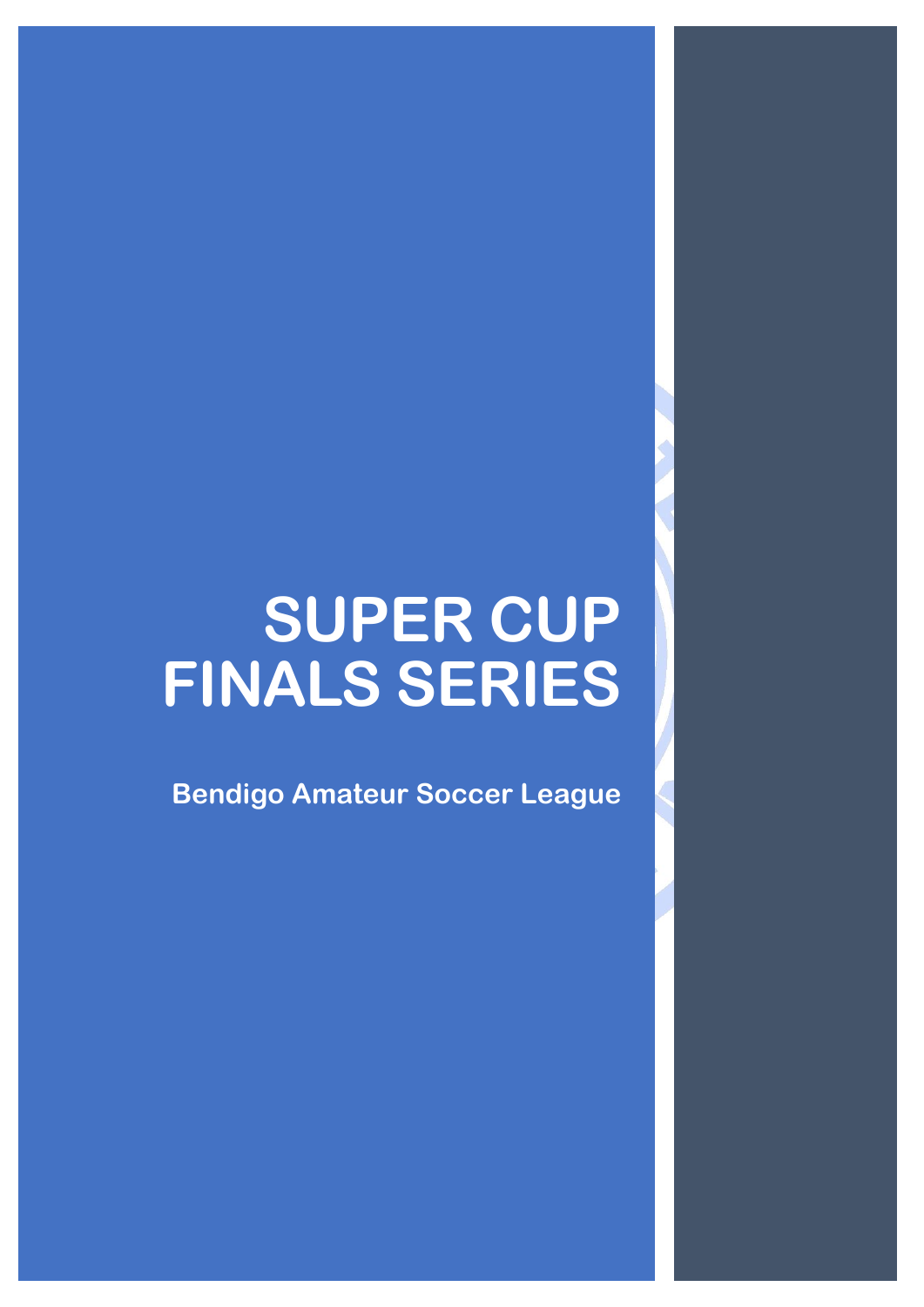



## **1.Super Cup**

The league may hold Super Cups at the end of the championship season in all or some competitive competitions.

The number of teams involved in the Super Cups depends on the competition and number of teams within the competition.

Below are the guidelines:

- Competitions with 8 or more teams Top 6 system
- Competitions with 7 or less teams Top 4 system
- As determined by Bendigo Amateur Soccer League Top 8 system

### **1.1 Top 4 System**

#### **Week One**

Based on ladder positions at the end of the championship season

- Game 1 1 v 2
- Game 2 3 v 4

*Losing team game 2 eliminated.*

#### **Week Two**

• Game 3 – Loser Game 1 v Winner Game 2

*Losing team is eliminated.*

#### **Final**

• Game 4 – Winner Game 1 v Winner Game 3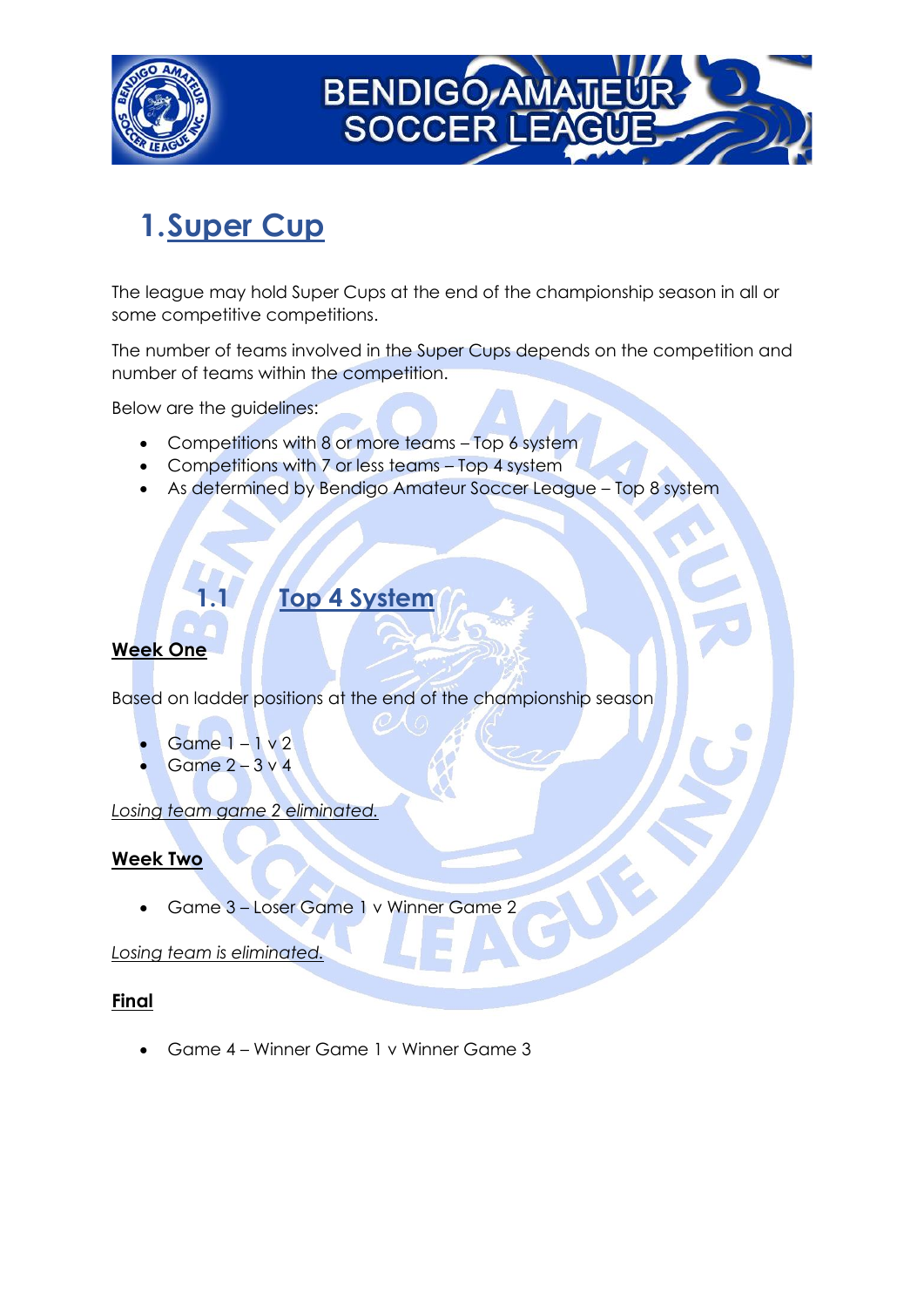



- Game 3 1st v Lowest Ranked Winner (from Game 1 and 2)
- Game  $4 2^{nd}$  v Highest Ranked Winner (from Game 1 and 2)

#### *Both losing teams are eliminated.*

#### **Final**

• Game 5 – Winner Game 3 v Winner Game 4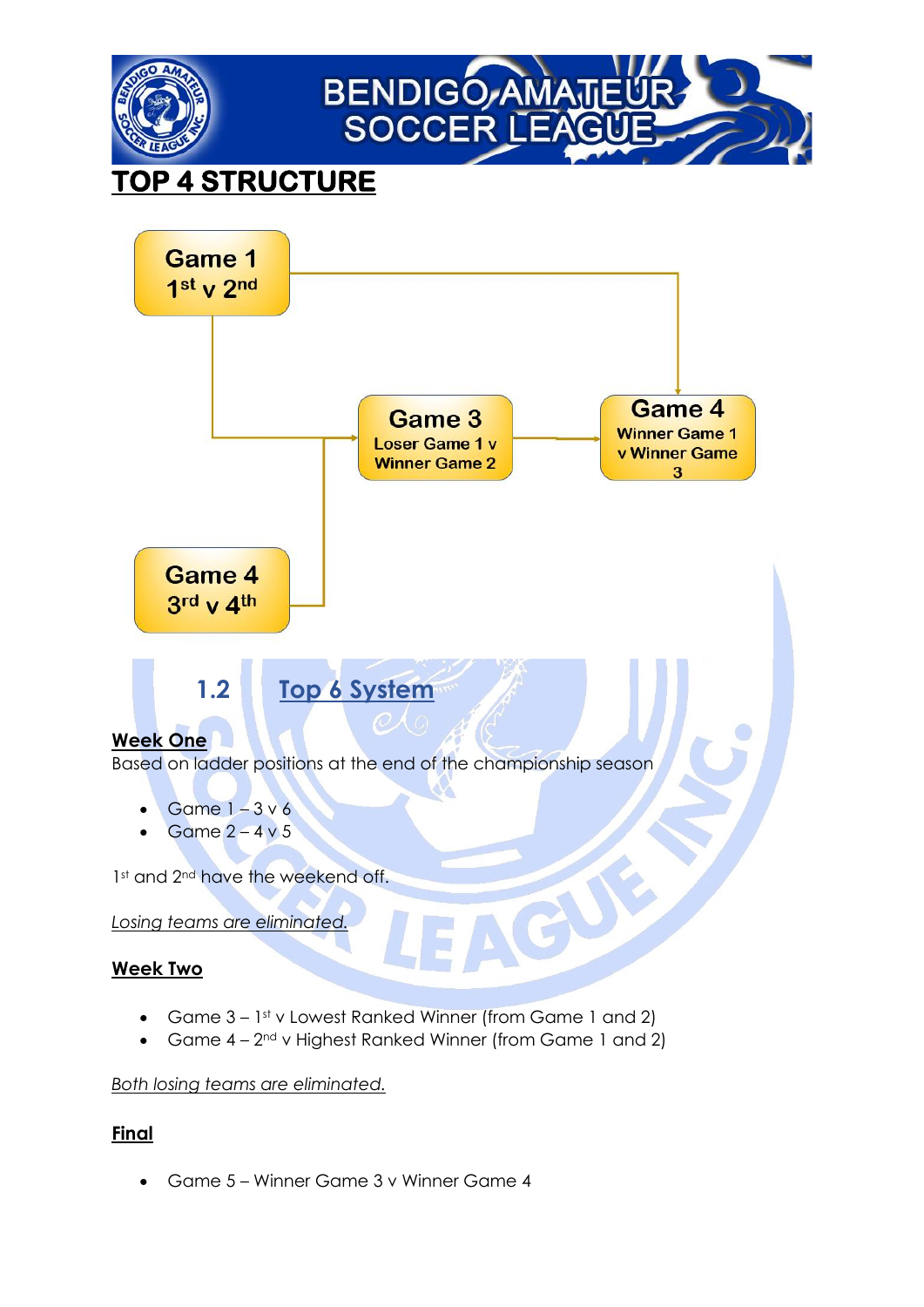

- Game  $3 3 \vee 6$
- Game  $4 4 \vee 5$

*All losing teams are eliminated.*

#### **Week Two**

- Game 5 Highest Ranked Winner v Lowest Ranked Winner
- Game 6 Second Highest Ranked Winner v 2<sup>nd</sup> Lowest Ranked Winner

#### *Both losing teams are eliminated.*

#### **Final**

• Game 7 - Winner Game 5 v Winner Game 6